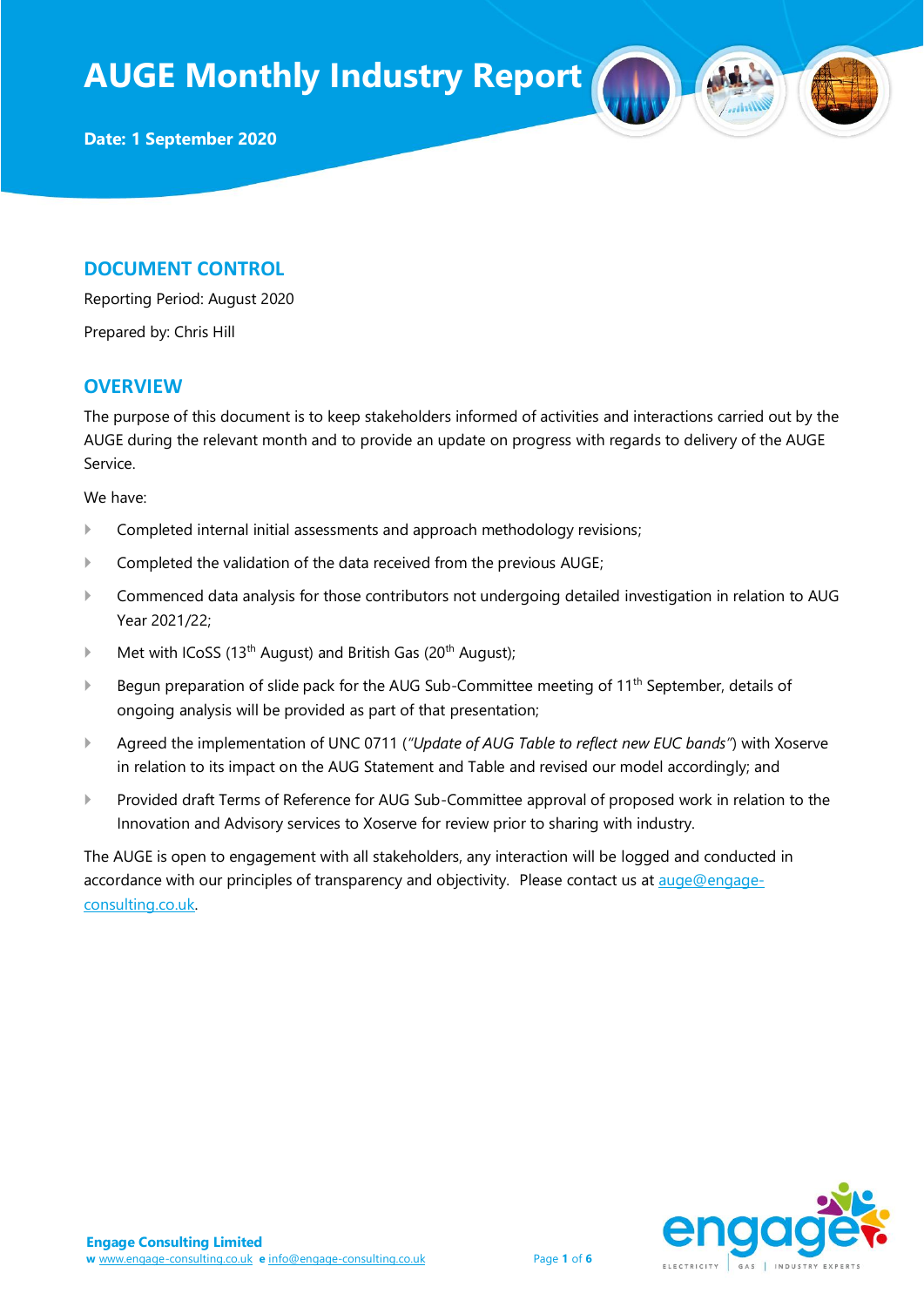

| CORE |  | <b>INNOVATION</b> |  | <b>ADVISORY</b> |  |
|------|--|-------------------|--|-----------------|--|
|------|--|-------------------|--|-----------------|--|

## **KEY ISSUES AND RISKS**

| <b>ISSUE DESCRIPTION</b>                                            | H/M/L | <b>MITIGATION</b>                                                                             |
|---------------------------------------------------------------------|-------|-----------------------------------------------------------------------------------------------|
| Modification 0711 - Update of AUG Table to<br>reflect new EUC bands |       | Approved by the CDSP, work to reflect this in<br>the AUG Statement and Table is ongoing       |
| COVID-19                                                            | M     | AUGE is monitoring, conclusions will be made<br>once the necessary industry data is available |

| <b>RISK DESCRIPTION</b> | H/M/L | <b>MITIGATION</b> |
|-------------------------|-------|-------------------|
| None at present         |       | N/A               |

## **CORE SERVICE**

### **Contributor Summary**

| ID  | <b>CONTRIBUTOR NAME</b>                                                     | <b>STATUS</b>                                                                                                                                                                                                                      |
|-----|-----------------------------------------------------------------------------|------------------------------------------------------------------------------------------------------------------------------------------------------------------------------------------------------------------------------------|
| 010 | Theft of Gas (Scheduled for detailed<br><i>investigation</i> )              | Initial data for investigation provided. ETTOS data has<br>been queried. TRAS data refresh will be provided in<br>October. Subcategory of unreported theft under<br>investigation. Further sources of data under<br>investigation. |
| 040 | Consumption Meter Errors (Scheduled<br>for detailed investigation)          | Initial data for investigation provided. Further sources<br>of data under investigation.                                                                                                                                           |
| 050 | Meter Errors at LDZ input (Scheduled for<br>detailed investigation)         | Initial data for investigation provided. Initial analysis<br>complete. Confirmed potential contributor to UIG.<br>Further sources of data under investigation.                                                                     |
| 090 | No Meter Read at Line in the Sand<br>(Scheduled for detailed investigation) | Initial data for investigation provided. Initial analysis<br>complete. Confirmed potential contributor to UIG.<br>Further sources of data under investigation.                                                                     |

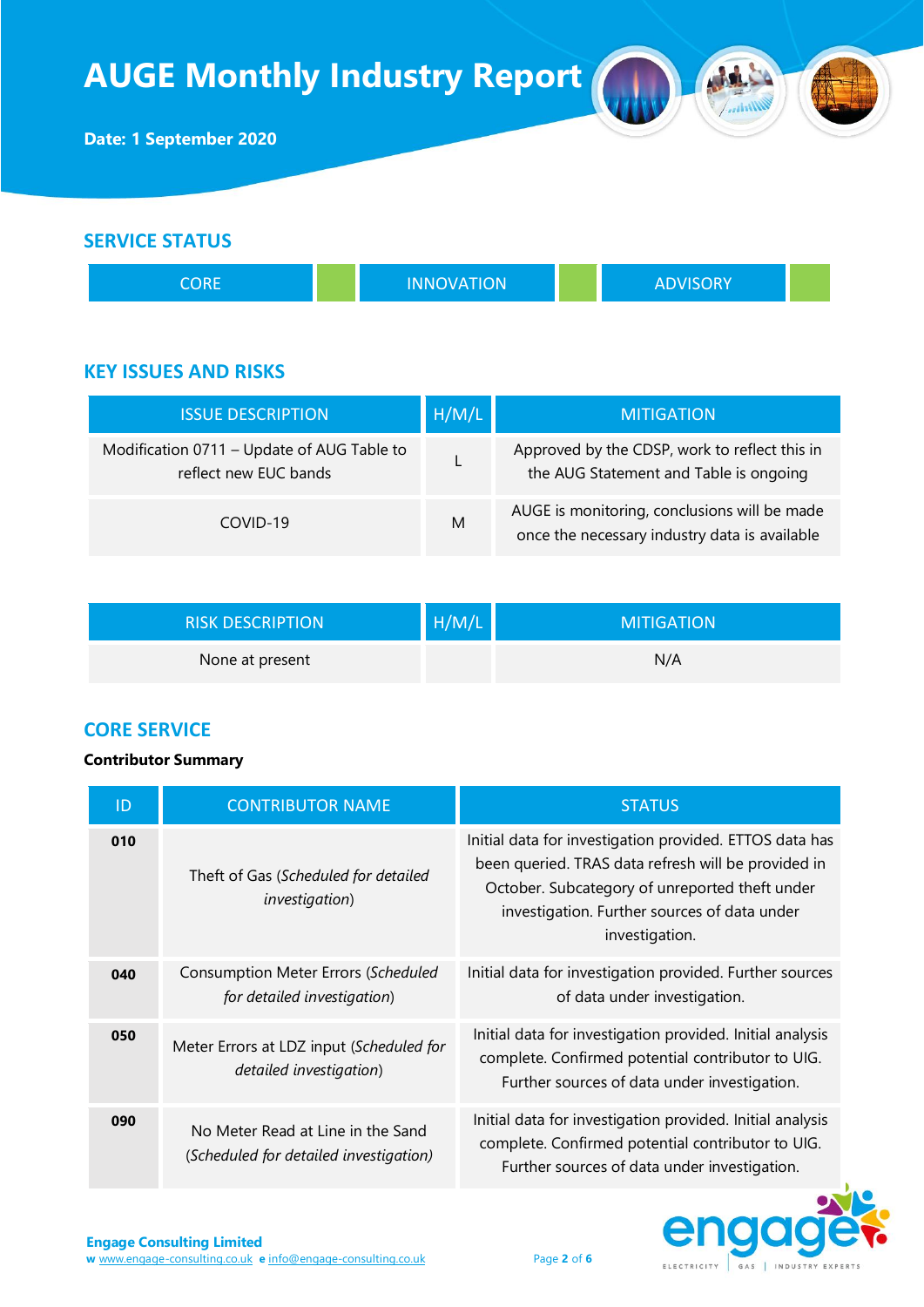

# **Date: 1 September 2020**

| 020<br>025 | <b>Unregistered Sites</b><br><b>Shipperless Sites</b> | Calculation methodology definition completed.<br>Commenced generation of output for model.                             |
|------------|-------------------------------------------------------|------------------------------------------------------------------------------------------------------------------------|
| 030        | <b>IGT Unknown Projects</b>                           | Assessed not to generate any UIG as the<br>methodology identified unknown projects from a pre<br>Project Nexus process |
| 060        | <b>IGT Shrinkage</b>                                  | Calculation methodology definition completed.<br>Additional source for main length data identified.                    |
| 070        | Atmospheric Pressure Assumption                       | Calculation methodology definition completed.<br>Commenced generation of output for model.                             |
| 080        | Average Temperature Assumption                        | Calculation methodology definition completed.                                                                          |
| 100        | Large Sites with Incorrect Correction<br>Factors      | Calculation methodology definition completed.                                                                          |
| 110        | CV Shrinkage                                          | No investigation planned due to not receiving a<br>sufficiently high score in our internal assessment.                 |
| 120        | Meter Exchanges                                       | No investigation planned due to not receiving a<br>sufficiently high score in our internal assessment.                 |

| DELIVERABLE / KEY ACTIVITY       | <b>PROGRESS</b>                                           |  |  |
|----------------------------------|-----------------------------------------------------------|--|--|
| <b>AUG Statement Development</b> |                                                           |  |  |
| Model build                      | Ongoing.                                                  |  |  |
| Data analysis                    | Data received from previous AUGE, analysis is<br>ongoing. |  |  |
| <b>Queries Received</b>          |                                                           |  |  |
| None at present                  | N/A                                                       |  |  |

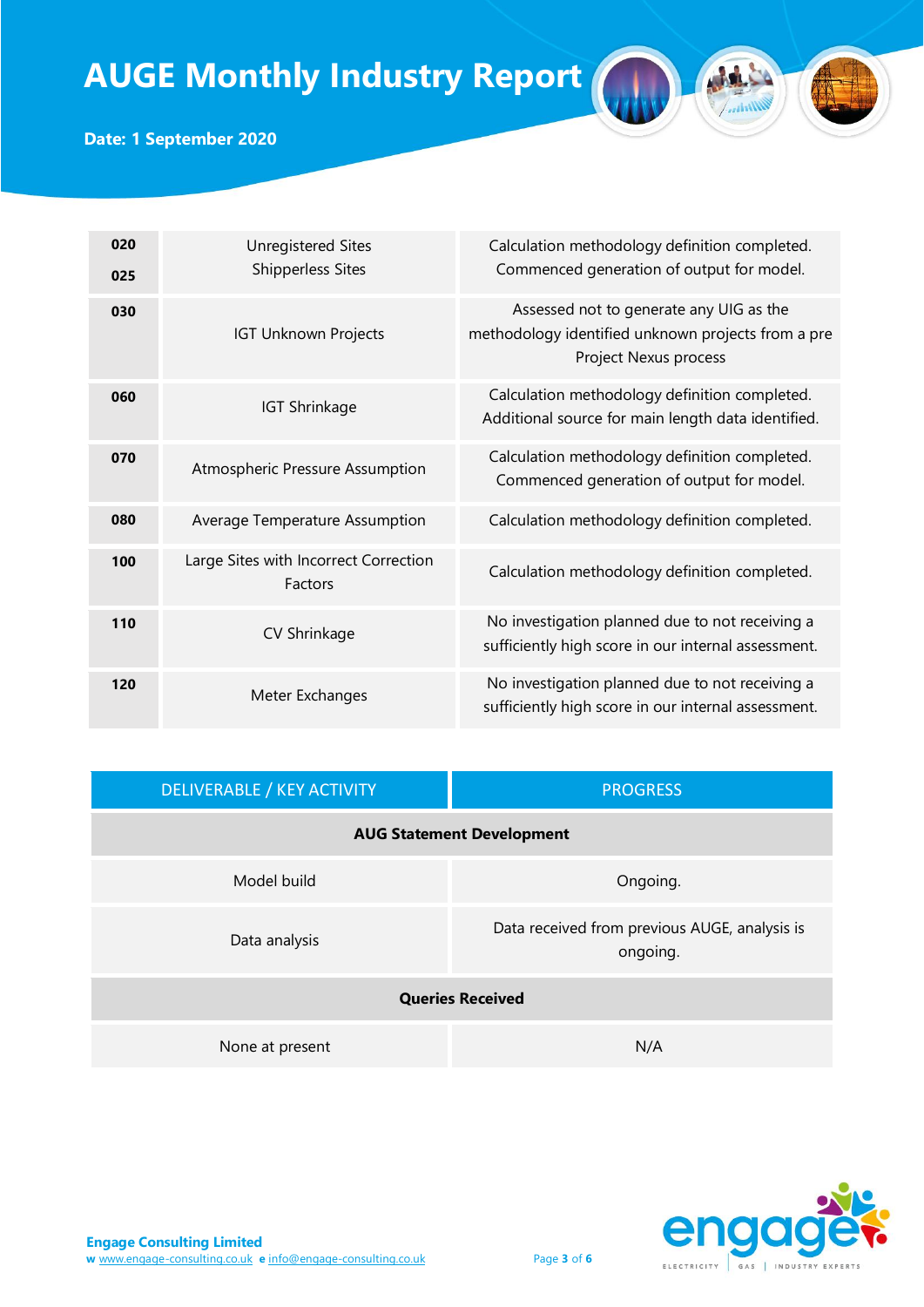**Date: 1 September 2020**

| <b>Relevant UNC Modifications</b> |                                                                                                             |                                                                                                                                |  |
|-----------------------------------|-------------------------------------------------------------------------------------------------------------|--------------------------------------------------------------------------------------------------------------------------------|--|
|                                   | 0672 ("Target, Measure and Report Product Class 4<br>Read Performance")                                     | Approved, AUGE will monitor effect on read<br>provision and any subsequent impact on UIG                                       |  |
|                                   | 0674 ("Performance Assurance Techniques and<br>Controls")                                                   | Ongoing, AUGE to monitor progression of<br>modification                                                                        |  |
|                                   | 0691S ("CDSP to convert Class 2,3 or 4 Supply<br>Meter Points to Class 1 when G1.6.15 criteria are<br>met'  | Ongoing, AUGE to monitor progression of<br>modification                                                                        |  |
|                                   | 0692S ("Automatic updates to Meter Read<br>Frequency")                                                      | Ongoing, AUGE to monitor progression of<br>modification                                                                        |  |
|                                   | 0693R ("Treatment of kWh error arising from<br>statutory volume-energy conversion")                         | Ongoing, AUGE to monitor progression of<br>modification                                                                        |  |
|                                   | 0700 ("Enabling large scale utilisation of Class 3")                                                        | Approved, AUGE will monitor effect on read<br>provision and any subsequent impact on UIG                                       |  |
|                                   | 0704S ("Transporter Theft of Gas Reporting")                                                                | Implemented, AUGE to review Transporter Theft of<br>Gas Reporting output once this becomes available                           |  |
|                                   | 0710 ("CDSP provision of Class 1 read service")                                                             | Ongoing, AUGE to monitor progression of<br>modification                                                                        |  |
|                                   | 0711 ("Update of AUG Table to reflect new EUC<br>bands")                                                    | Implemented, agreement reached with Xoserve to<br>incorporate changes into the AUG Statement and<br>Table for AUG Year 2021/22 |  |
|                                   | 0719R ("Calculation of Energy Value of Gas")                                                                | Ongoing, AUGE to monitor progression of<br>modification                                                                        |  |
|                                   | 0722 ("Allow Users to submit Estimated Meter<br>Reading during COVID-19")                                   | Implemented, AUGE will monitor effect on read<br>provision and any subsequent impact on UIG                                    |  |
|                                   | 0723 ("Use of the isolation flag to identify sites with<br>abnormal load reduction during COVID-19 period") | Implemented, AUGE will monitor any subsequent<br>impact on UIG                                                                 |  |



Ad

Anin W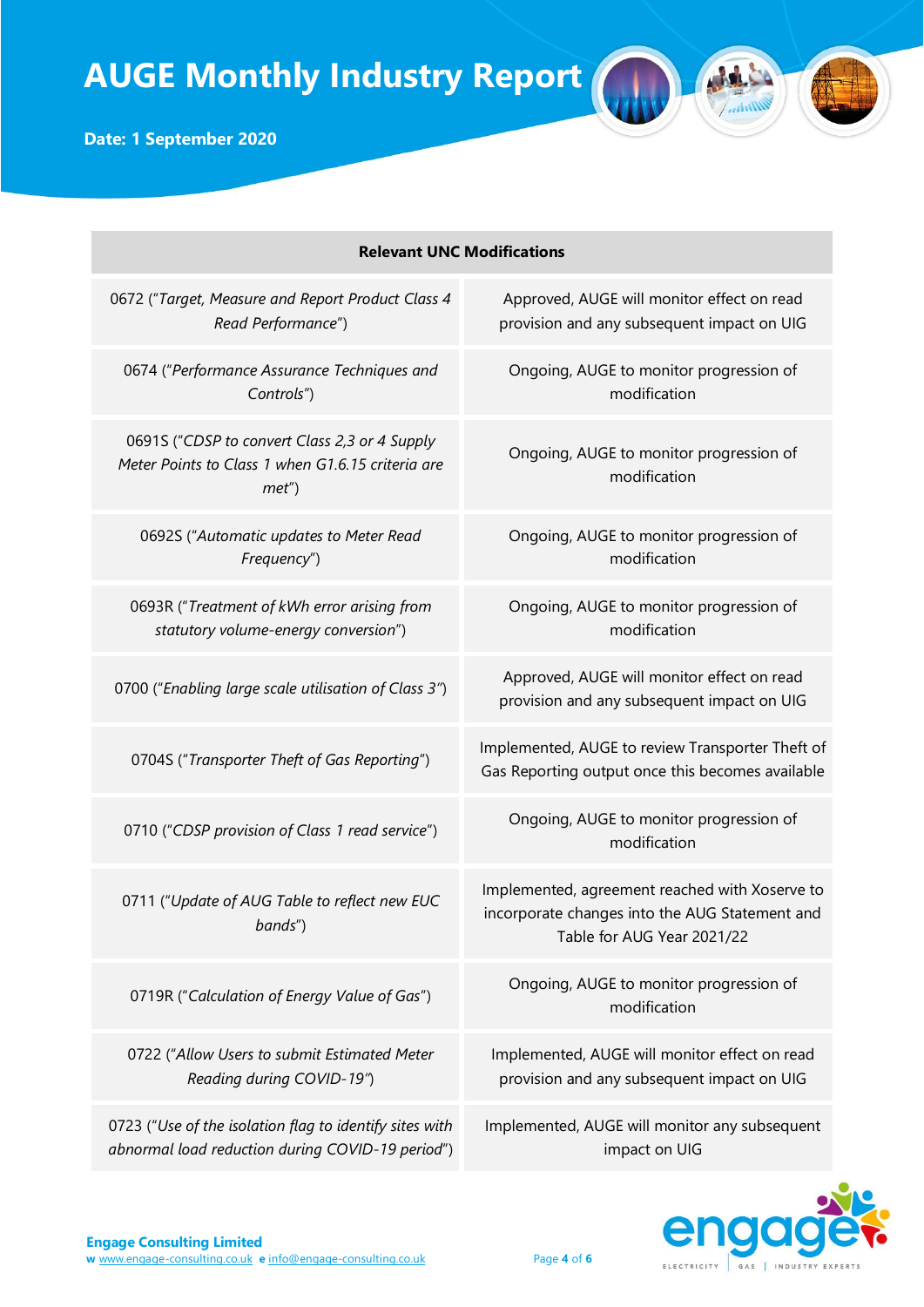

**Date: 1 September 2020**

0734 (*"Reporting Valid Confirmed Theft of Gas into Central Systems")*

Ongoing, AUGE to monitor progression of modification

### **AUGE Requests for Data**

Prioritised Data Request submitted to Xoserve

Data provided by Xoserve, a small number of queries under discussion. An updated data request will be made in September.

### **Meetings attended by AUGE**

- $ICoSS$  Monthly Meeting (13<sup>th</sup> August) High level discussion around general methodology, identified contributors, level of theft from smart / AMR meters.
- **EXECUTE:** British Gas (20<sup>th</sup> August) Discussion of the TRAS scheme and the degree to which this incentivises theft detection, effectiveness of proactive theft investigation as compared to reactive theft investigation, level of theft from smart / AMR meters, possible extent of theft detected but unreported.

#### **AUGE Activities Planned for Next Month**

- Further development of model;
- Further analysis of data provided by previous AUGE;
- Further analysis of data provided by Xoserve;
- Acquisition of data from other sources;
- Start calculation of UIG for contributors that are not undergoing detailed investigation;
- Issue updated Xoserve prioritised data request;
- Start construction of draft AUG Statement and Table;
- Meeting with Utility Warehouse (8<sup>th</sup> September);
- AUG Sub-Committee Meeting (11<sup>th</sup> September); and
- Continued stakeholder engagement.